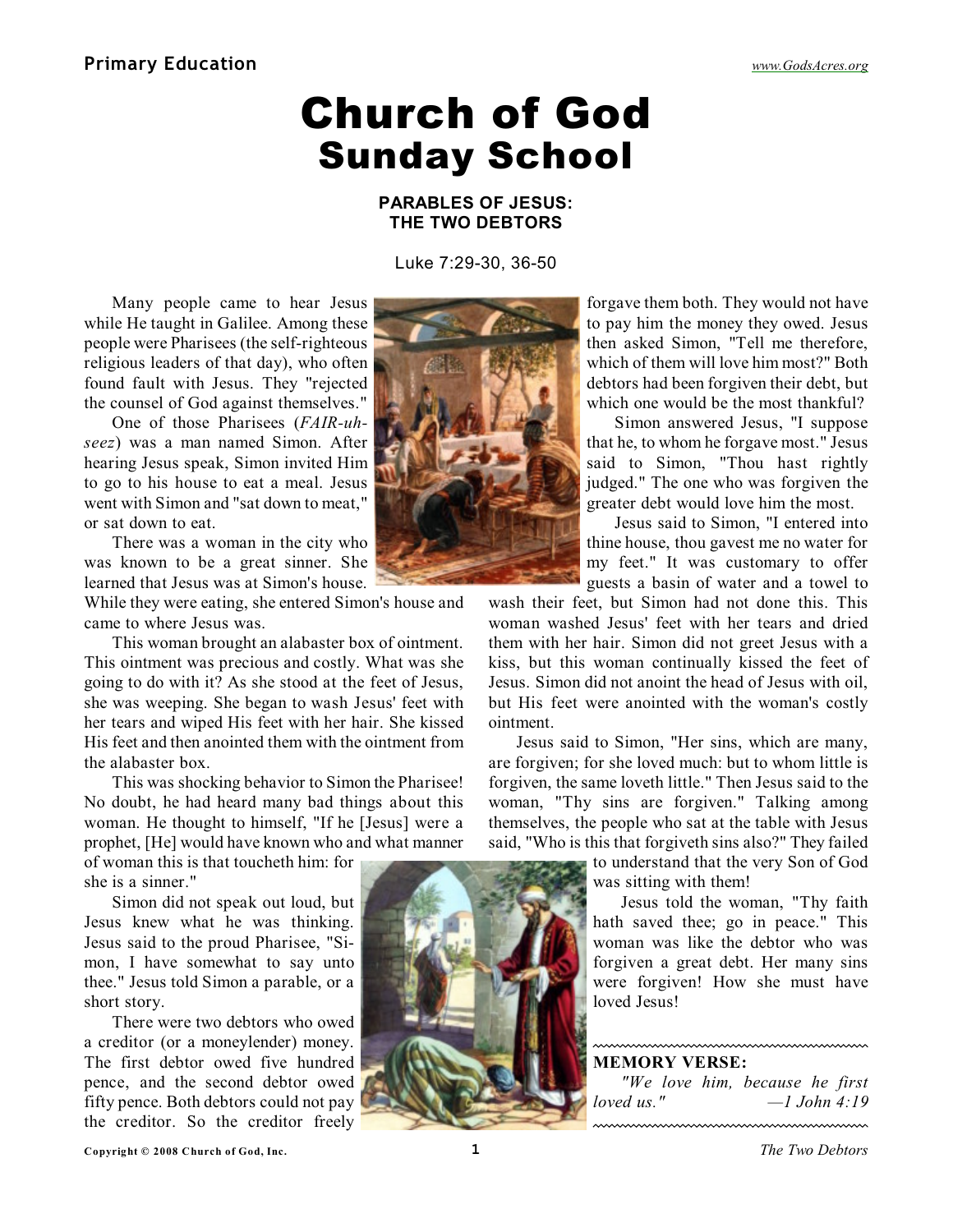## **Primary Education** *[www.GodsAcres.org](http://godsacres.org)*



## **How much more did the first**

**debtor owe?**



**500 - 50 = \_\_\_\_\_\_\_\_\_\_**